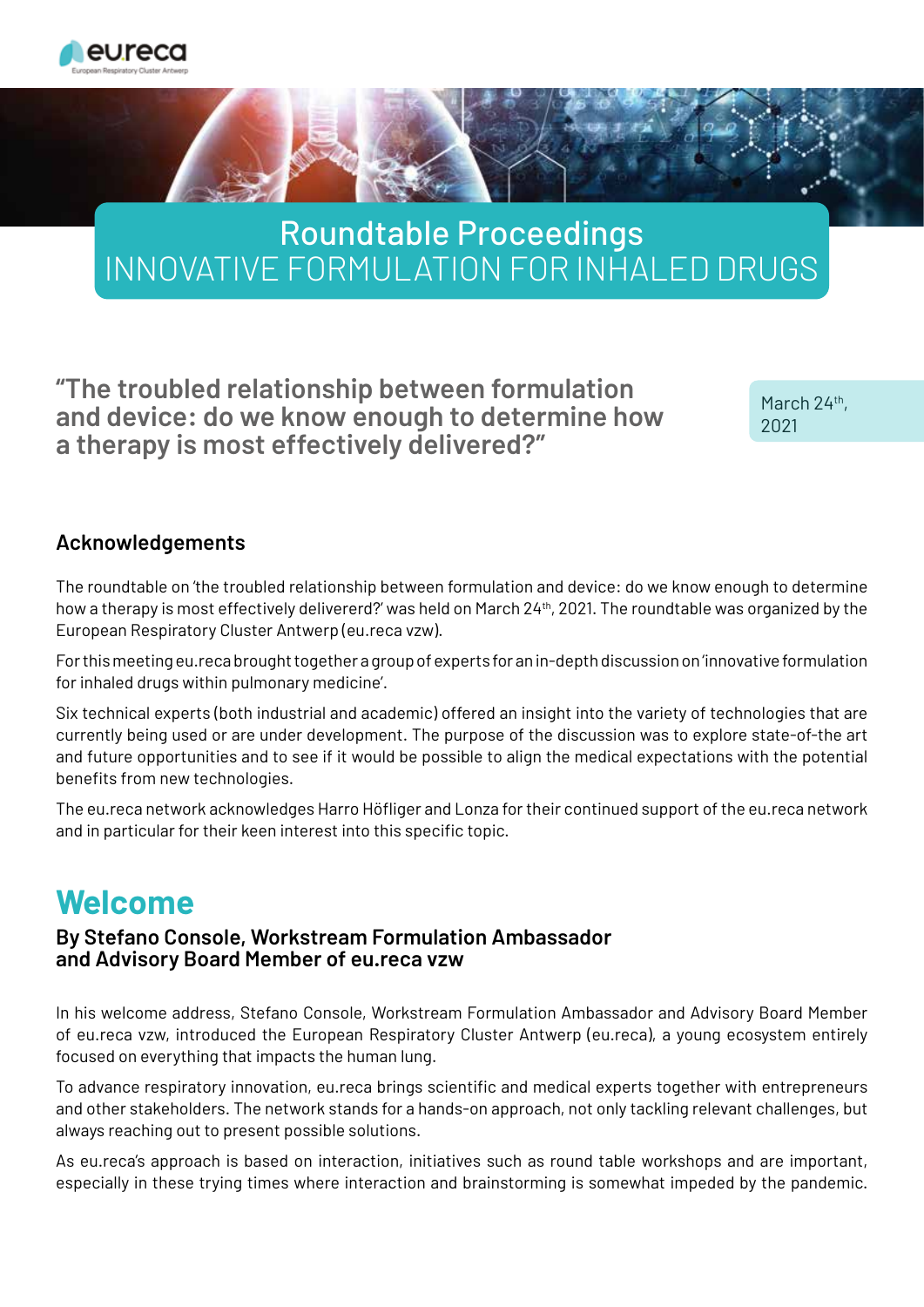

In closing, Stefano welcomed all participants stressing that crossfertilization between industry, academics and clinicians is key to accelerate in the field of respiratory diseases.

## **Setting the scene: goals of the workstream**

In order to successfully reach the target, respiratory therapies rely on a complex system called 'combination drugs', in which different components need to be designed and developed all together in order to guarantee a satisfactory result. However, the therapeutic active ingredients alone are not enough to treat the disease, a device to deliver the therapy to the lung is also necessary. Formulation and device must be developed together since they strongly influence each other as well as the final result.

In recent years innovative technologies created a lot of opportunities in formulation and device development, allowing to conceive new therapeutic treatments.

The mission of the Workstream 'Innovative Formulations for Inhaled Drugs' is to gain a clear insight into the benefits of these innovations, as well as to learn best practices on how to better treat patients.

This virtual roundtable discussion was initiated trough a number of questions to which all participants provided their answer. These proceedings capture the essence of the participants' combined answers.

## **Is there a preferred inhalation device? If yes why?**

It is very clear: a one-fits-all solution does not exist. And the answer to the question will likely depend on whom you ask: the formulation scientist, the pharma company, the patient, the regulatory bodies, or the payers. The major goal of course is trying to define the best device given the (a) indication, (b) target population, and (c) market. Also, the issue whether an indication is considered acute or chronic is relevant to the final choice of the device.

We can say that there is probably a 'preferred' inhalation device for each given circumstance, but not for every individual patient. Very important is that the choice of device is best suited to the patient's needs and yet this part is often forgotten. The device must fit the formulation, the dose, the business model, but most importantly the patient. For example, if the patient deals with a coordination problem, you should not prescribe a device where coordination is necessary to give the dose.

The ideal device has to work independently from the patient and its effectiveness will not depend on the patient's specific airflow or useability. There are some developments in that way, for example, the K-Nexthaler which is only triggered after a certain airflow has been achieved by the patient. Today there also other technological options which make these new goals achievable and thus ensure a more effective therapy.

The answer is also related to the need: for some applications, you need something very simple and low cost, whereas other cases, will require a very specialized nebulizer device with electronics.

As a general recommendation all experts agree that a dry powder inhalation system would be preferred. A dry powder is more versatile, convenient with large doses and guarantees long stability. Furthermore, in comparison to a nebulizer it is relatively simple to develop.

Three main factors that influence the device choice are (a) the kind of formulation used – conventional, micronize drug or engineered particles – (b) the place where the particles should end up and (3) the patient condition, for instance will the device be used for COPD or cystic fibrosis?

The roundtable pointed out some practical remarks.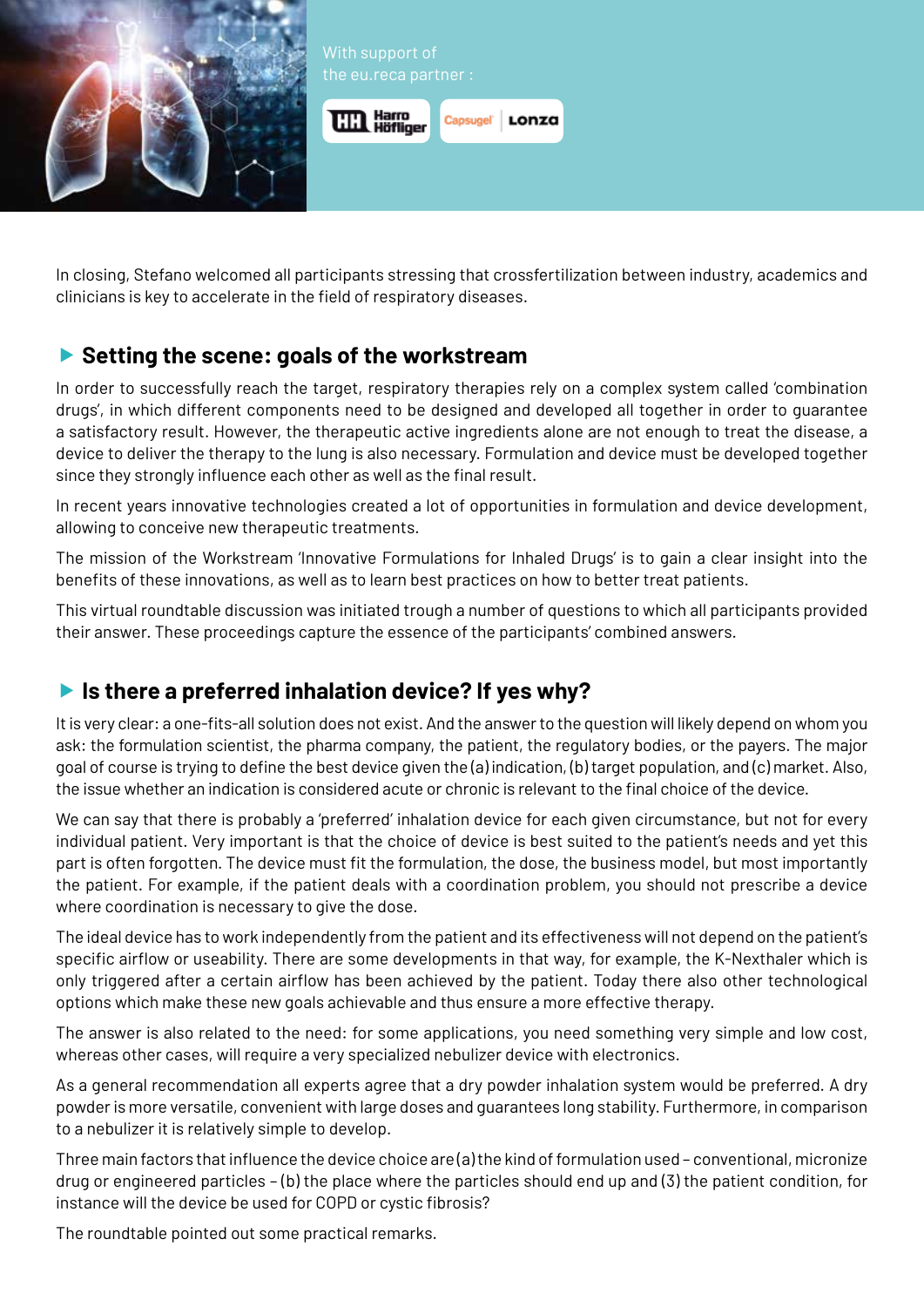



Most patients use several devices and from that point of view it could be interesting to consider putting all the drugs in the same device. If not, problems with regard to usability (and therapy effectiveness) can arrise when the patient must inhale with a low resistance device very slowly and for another medicine with a high resistance device inhale very forcibly. At this moment in the Netherlands, for example, more than 50 devices are on the market and the general practitioners lost the overview. Per region, a form is under development with devices that are to be preferred and are reimbursed by the health insurer. In particular, devices that can be used over the whole spectrum are chosen, for instance the Elipta device is overall, because they have all the different drugs; also the Brace inhaler is in the top list.

#### **Can we dream of a formulation that fits any device? If not, can we dream vice versa a device that works with any formulation?**

From the patient perspective, the patient does not know, nor does he care about the content of the device. Ask them if there is a liquid or a dry powder in the inhaler and they will not know. From the patient perspective, the only relevant determinor is wheter or not the device is easy to use.

Stability is an important parameter for the formulation and the regulators. From this point of view in the case of asthma or COPD dry powder is without doubt the best option. Only in a minority of cases and in hospital use, is nebulization to be preferred.

Dry powder inhalation (DPI) in general has the preference in a lot of situations. In comparison, pressurized metadose inhalers (pMDI) for instance are quite limited with the dose, whreas DPI offers a whole range of doses. On pMDI the carbon footprint is also becoming an important topic of discussion. Even the pMDI with HFA-134 is under debate in the UK and other countries such as Netherlands are following suit. The discussion was generated on the one hand by GSK, because they moved to the dry powder devices and less to the pressurized metadose inhalers, and on the other by studies that suggest that there is a reduction of mistakes with DPI in contrast to pMDI. Therapy compliance is related to this situation.

The big advantage of the pMDI, however, is the cost advantage due to mass manufacturing. In contrast, the complexity of the DPI often leads to a costly customized solution. The discussion on pMDI is still ongoing and some technologies are still under development such as soft mist inhalers and generic Respimate devices. It is unclear if the industry is open to it, but at the time when pMDI was brought to the market by 3M, it developed into a platform that is nowadays used by GSK, Boehringer Ingelheim, Cipla and many others. They all work on the same platform. The roundtable is wondering if Respimate, even though invented by Boehringer Ingelheim, could follow a similar trajectory and become a platform device that could be sold by 3M or by Aptar as standard technology, and can be used by other companies like Astra Zeneca or GSK to develop new formulations (of course, taking into account the limitation of the dose).

There is one strong argument against Respimate and that is the formulation in which the drug is used as a solution. This implies that the drug has to be soluble and stable in a water solution, which leads to strong limitations, despite Boehringer demonstrating that even a pure ethanolic solution could be handled by Respimate, which was accepted by FDA. However, do you really want to inhale ethanol ?

Another issue is that patients using Respimate often experienced coordination problems, something that needs to be solved. The patient has to inhale for at least two seconds, but if you look at the duration of the aerosol it is 1,7 seconds, meaning that if the patient starts too late with the inhalation, they cannot inhale the drug in its entirity. The device seems perfect, but it is often due to a lack of coordination. If you could could reduce the residence time of the aerosol, you could have a very nice platform.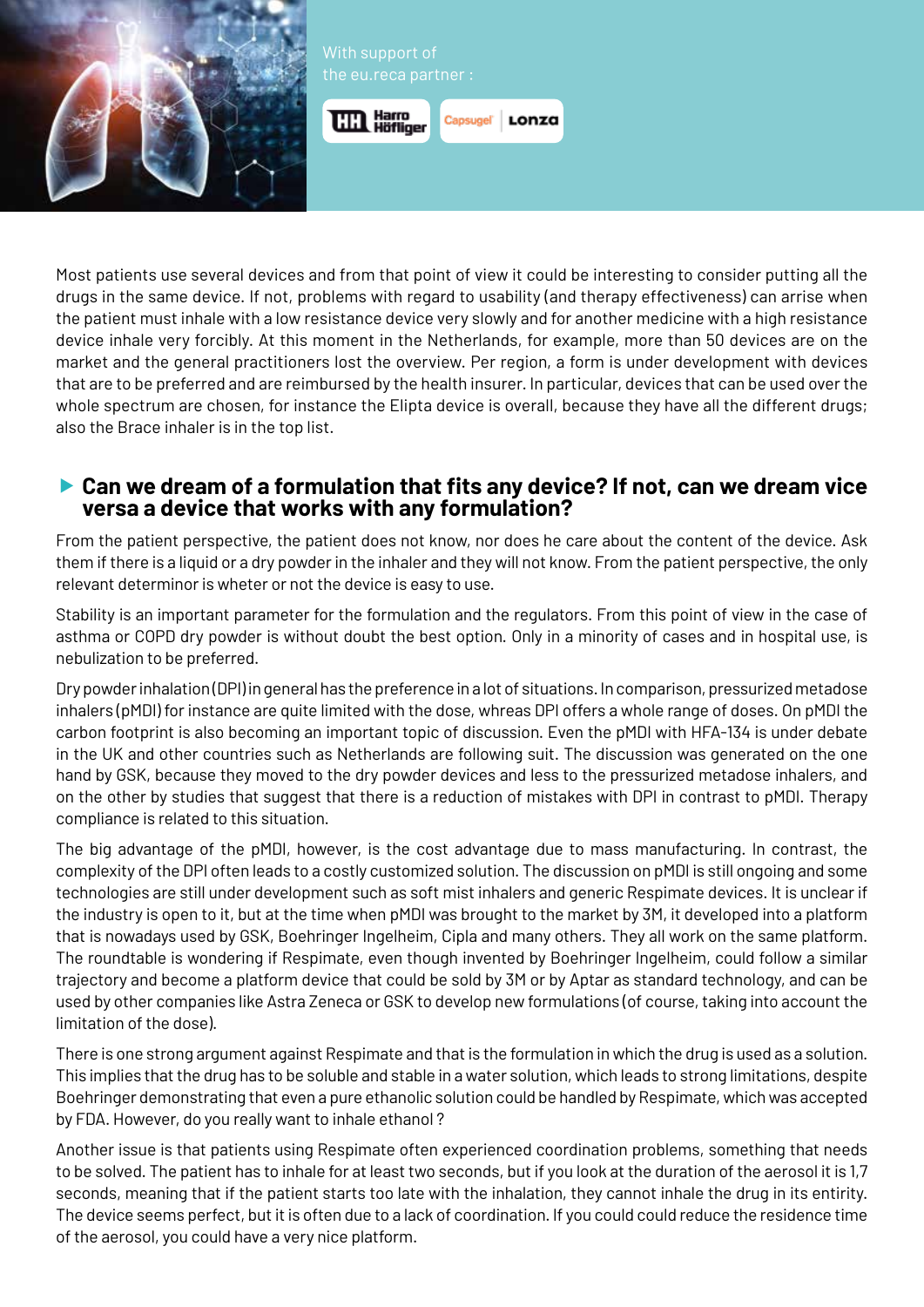



Looking at the drug pipeline at the clinical stage, it is interesting to see that in the early stages the clinical trial often starts with the nebulization type of platform, because this is easy for the proof of concept. In the later clinical-stage, there is often a swift in the DPI formulation. This strategy is often used to speed up the safety part of the study.

So despite DPI being preferable because of the dose, nebulizers can have a role in the future certainly in formulations with liposomes and for the delivery of engineered particles.

Pharmaceutical companies nowadays are also more concerned with the sustainability and environmental impact of devices and put in place recycling guides. Is this a concern patients share? Usually patients ask:

- (1) *Is the device reusable? The answer is yes : a device can be made to be reusable, but this increases the complexity by a factor of two, three, or four, which in turn will make the device more expensive. At the end of the story it is often more sustainable to have a simple single-dose device disposable.*
- (2) *Can you use biodegradable material for device manufacturing? The answer is no: there are very high regulatory requirements on the material.*
- (3) *Could you put electronics inside the device, make it smart? the answer is yes: but that would make it less sustainable, more complex and more expensive.*

The Syqe inhaler for cannabinoids for instance is a rather big electronic device and reusable as you load your track in it. It works like a single-dose nebulizer. This can be a step forward for the treatment of chronic diseases, and the reuse could decrease the footprint. However for acute treatment situations, it is not an option. A nebulizer can be helpful to decrease the carbon footprint compared to other devices, even if there are other possibilities being developed such as current research by Pharmadevices to make a dry powder device with a single polymer material, which makes it much easier to recycle.

## **Do we need new devices? If yes, what should be taken into consideration?**

Yes, we need new devices: we miss a DPI that can deliver a high dose, like several 100 mg, for the treatment of cystic fibrosis, or cancer diseases when you need need a big dose.

The Orbital device can handle large doses, but there is a need for more devices that can do so and are easier to use. In the US there was a recent launch of an inhaler device for levodopa which uses a large capsule (00). The cholestine Cyclops as well is developed for the delivery of a high dose. It contains 55 mg cholestine and is very effective. People with CF now use 160 mg cholestine by nebulization but with the new inhaler device, we could bring it back to 55 mg, with a waste of only 5 mg in one inhalation. Cyclops does the same with levodopa arriving at doses of 90 mg levodopa. Cyclop cholestine has an effectiveness of 90% which is extremely high, while with levodopa, the effectiveness is 50%. If the devices for asthma and COPD would be more effective, fewer excipients could be used. For example, the Elipta device needs some Magnesiumstearat that had to be added to the formulation to enhance the aerosol performance, but if the device would be a bit more effective you do not need it at all. We must always try to reduce the excipients as much as possible.

However, we need to keep in mind the maximum mg that could be inhaled via a DPI. The maximum amount is 50 – 60 mg, so if you need to admit several hundreds of mg you have to inhale multiple times. But it also depends on the flow rate: sometimes it's smart to have a higher resistance device to overcome the problem of the dose.

So it is crystalline clear once again: the device and the formulation have to go together from the beginning.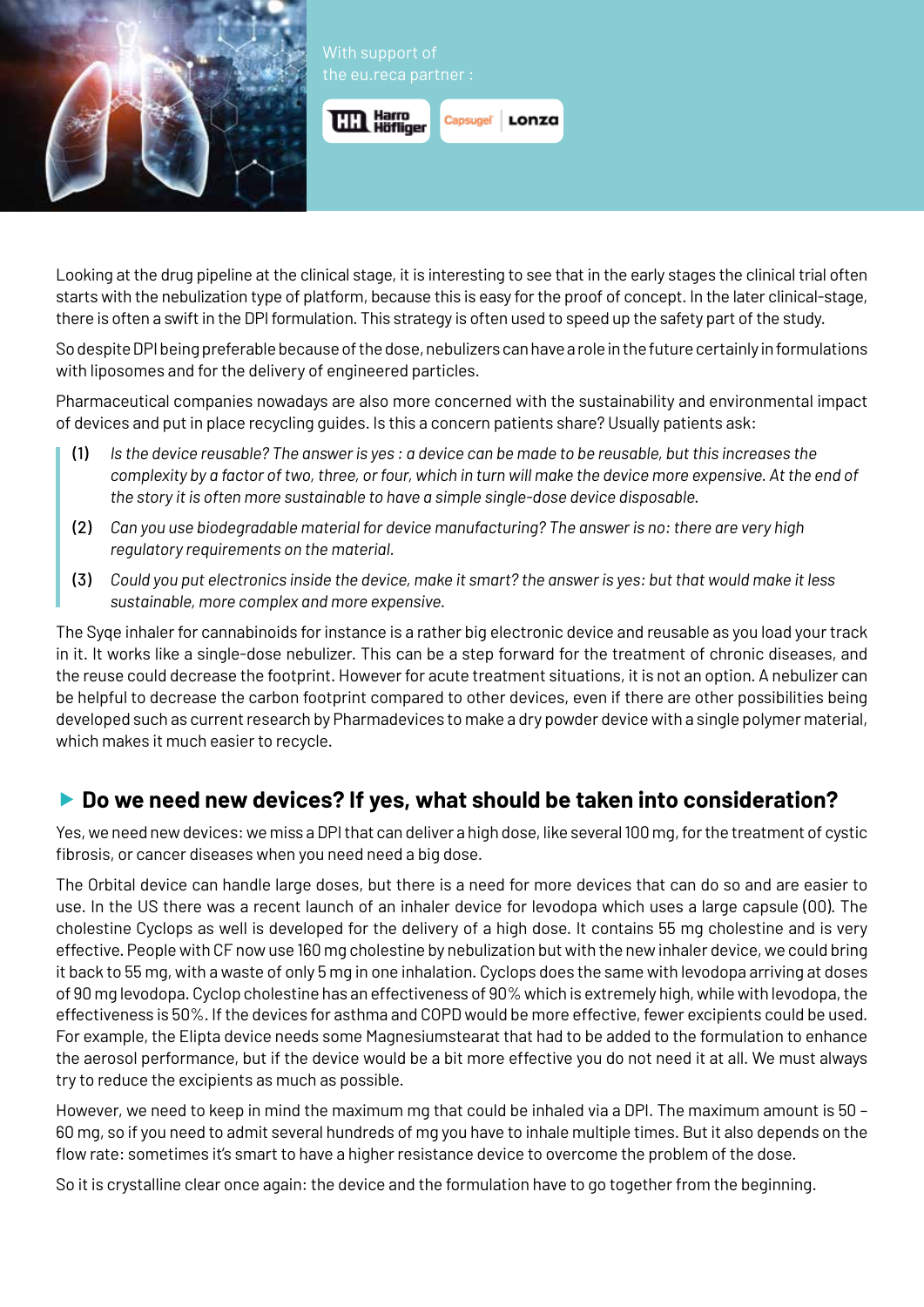



## **How we should define an excipient acceptable for inhalation?**

There is a relatively limited panel of excipients for inhaler formulations in comparison to other formulations. VITO in Belgium has a program of research with in-vitro lung cells that can be used to monitor the toxicity of products to the lung. So it can be possible to examine new and different excipients. But is there a need for new excipients ? Maybe we need to rephrases the question: can we formulate something without excipients ?

For COPD, lactose is the best choice by far. Several studies explore new excipients, even in clinical phase 2 and 3. There are new formulations with trehalose. Companies that performed research on inhaled insulin Exubera completed toxicological studies on a new excipient, but there are no incentives for performing toxicological studies for excipients for existing drugs because it's too expensive. That's the reason no new excipients are seen for inhaled drugs for COPD and asthma. The key is balancing the costs.

Lactose has a role as a carrier in the formulation but has no pharmaceutical relevance. One wonders if in the future functional excipients with treatment advantages, for example, excipients that can cause a sustained release in the lung, could reach the market? These functional excipients should be investigated more deeply.

### **Are we considering the right technologies to create the right product for the patients?**

A new device should always be nice, simple, logical with a minimum of required steps to ensure correct use. The advancement of technologies should allow for the development of new devices. Look at the Airbus A318 airplane: it has been computer developed and it does fly. So if a man can make an airplane via the computer, should this not also be possible for a device? The answer is yes, the technology is available but the pharmaceutical industry is not ready. It is a common feeling among the participants that in the pharmaceutical industry the formulation development has to be taken out of the bakery age. The formulation development is extremely low tech and based on trial and error. At the same time products that are developed generate billions of dollars in revenues. Investments are made in clinical development, clinical trials, and marketing. However the device and formulation development is the cheapest and low-cost side of the overall budget. All agree that one issue is cultural: the mathematical models for the research are not a part of the teaching program of pharmaceutical universities and scientists curriculum. Although some among pharmaceutical companies are moving in that direction, there is still a long way to go.

## **Participants**

**Frédérique Bordes-Picard**, Business Development Manager, Capsules & Health Ingredients Lonza.

Biochemist Engineer by training, Frédérique holds also a Master of Business Administration from KEDGE Business School. Frédérique has been working in the Pharmaceutical Industry for more than 20 years in the Innovative and Generic industries. Frederique joined Capsugel®, now Lonza, in 2010 as Pharmaceutical Business Development Manager providing technical and regulatory support for new capsule-based product developments. Frederique has developed specific expertise around capsule-based DPI product development & filing, supporting multiple companies in EMEA and US working on innovative or generic DPI projects.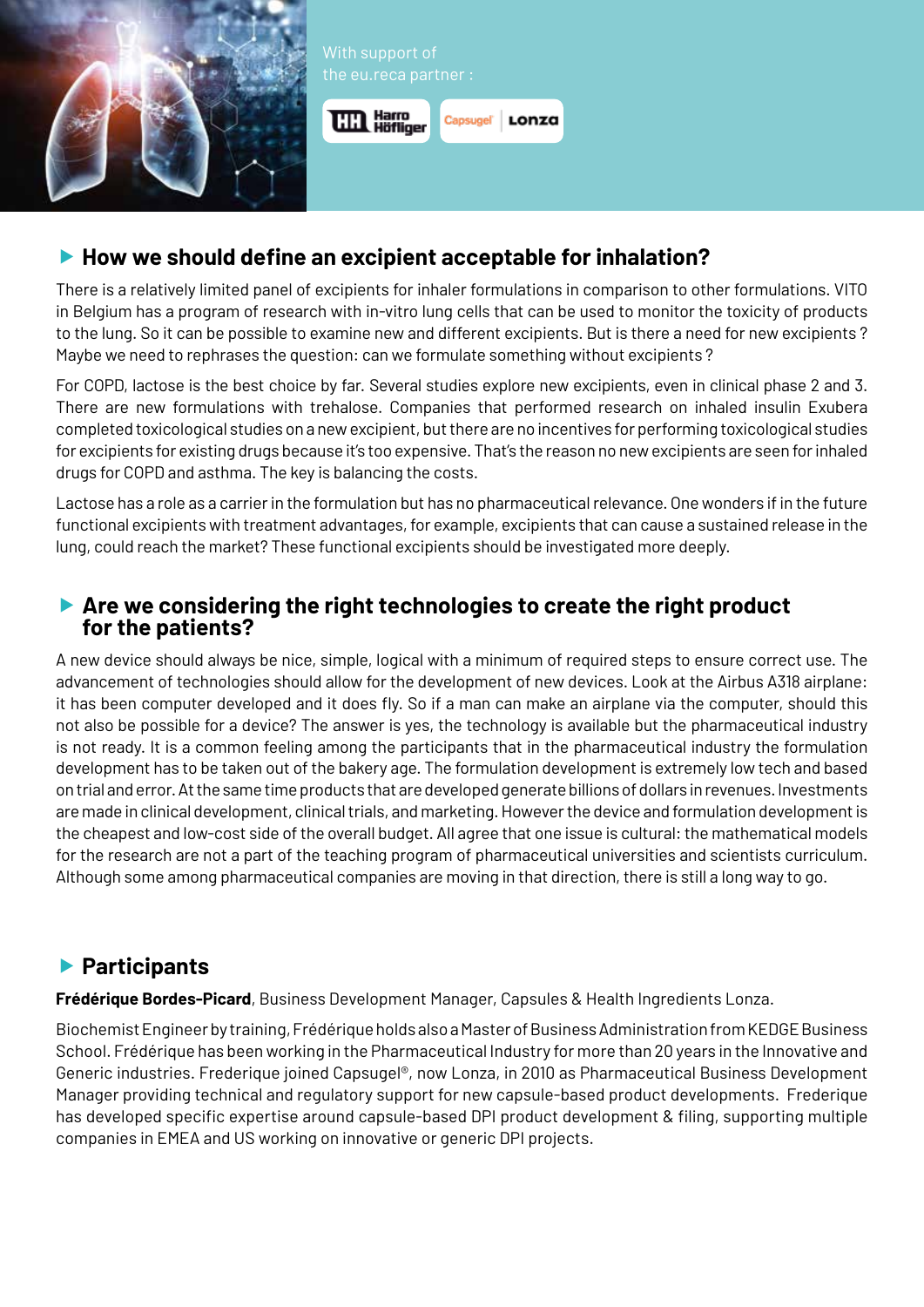



Lonza Capsules & Health Ingredients is your trusted partner in innovative oral dosage forms and specialty ingredients for pharmaceutical and health & nutrition companies. For more information please visit: www. capsugel.com

**Paul Hagedoorn** is Senior Technologist/Scientist Inhalation and head of the inhalation research laboratory of the Department Pharmaceutical Technology and Biopharmacy, Groningen Research Institute of Pharmacy, University of Groningen, Netherlands.

His research focus is developing of drug formulations for the pulmonary route and developing of effective dry powder inhalers. Paul has more than 25 years experience in the field of inhalation and is (co) author of more than 100 publications in peer reviewed journals, have 4 patents and is the (co) inventor of several DPI's like the Novolizer, Genuair, Twincer and the Cyclops. He is the scientific advisor and board member of the foundation Inhalation Medication Instruction School (IMIS) in the Netherlands and scientific advisor of the Lung Alliance Netherlands (LAN). Furthermore board member of the Inhaler Research Workgroup (IRW) and Medical Aerosol Thinktank in the Benelux. Paul is also author of a patient care atlas, patient care app and author of 3 books about inhalation technology.

**Orest Lastow** is the founder and CTO of Iconovo AB. He is also the former CEO of Iconovo and is the inventor of Iconovo's four inhalation device platforms.

Iconovo was founded in 2013 by people with long experience in inhalation development. The company develops inhalers and associated drug preparations that are used to treat asthma and COPD. However, Iconovo also has the competence to develop products for new types of inhaled drugs such as vaccines.

**Marco Laackmann** is Director Inhalation Technology at Harro Höfliger.

He has an Engineering degree in Chemical Engineering applied Biotechnology from University of Applied Science Emden in Germany and a MBA from Bradford School of Management in UK.

He has worked for P&G in Packaging Development of Fast Moving Consumer Goods, followed by a position of Packaging and Device Technology in Boehringer Ingelheim's department of Spiriva® Launch. In 2007 he became manager of Quality, Supply Chain and Medical Device Sales in RPC Formatec. Since April 2011, Marco Laackmann works in Harro Höfliger, where he is Director Inhalation Technology responsible for global business development, sales and product management of machinery for the Dry Powder Inhaler pharma industry.

His background includes 15 years of experience in various areas of Dry Powder Inhaler covering aspects of device development, manufacturing and quality control of medical devices as well as powder dosing technologies and process development.

**Mohit Mehta** is Director DPI Consulting at Harro Hofliger, Germany. He obtained a PhD in Pharmaceutical technology from Mumbai university (2013). Subsequently, he joined Respiratory center of excellence, Cipla R&D and gained extensive experience on respiratory API micronization, particle engineering and formulation development of dry powder inhalers. He led the team in successful development of Dry powder inhalers for key